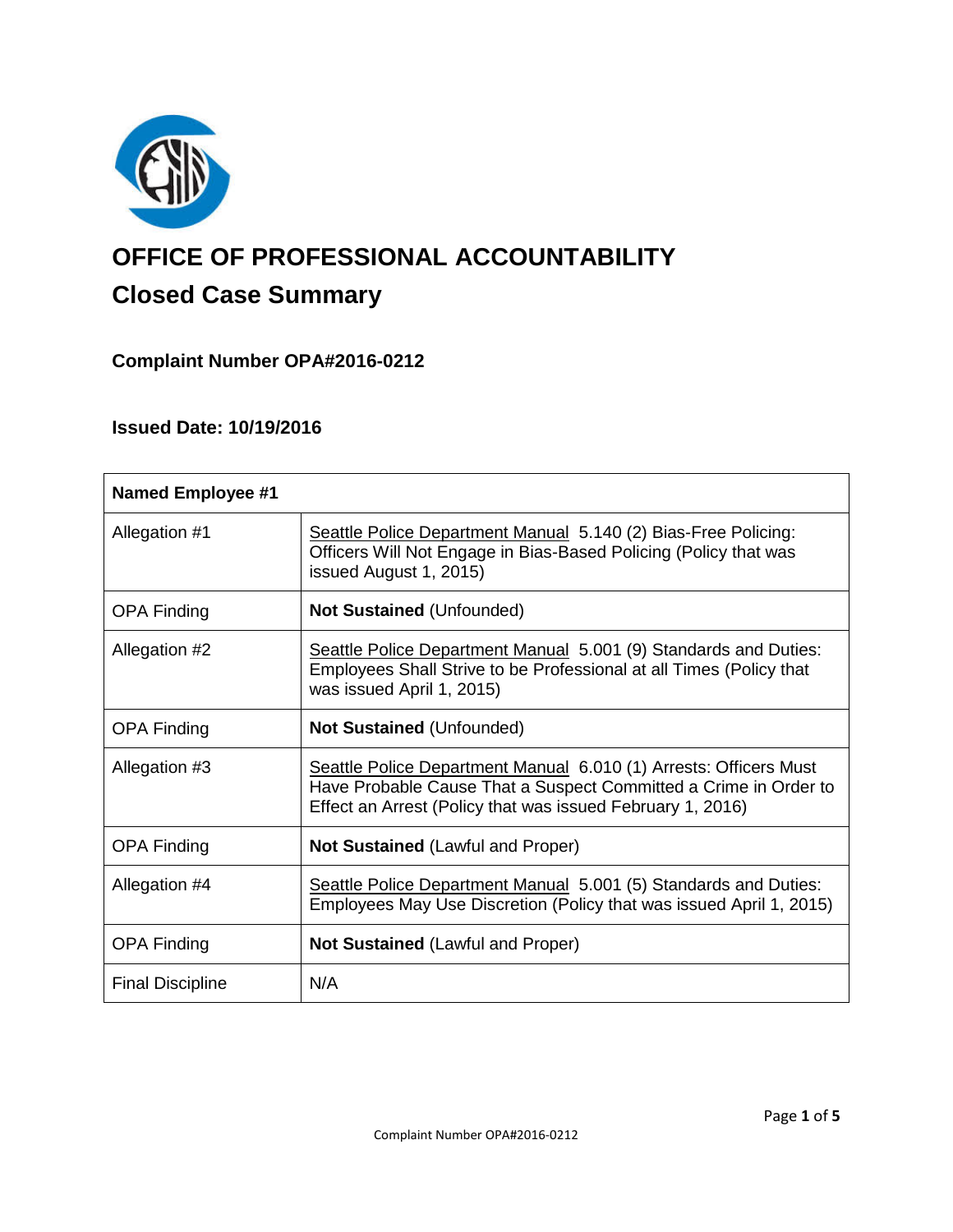| <b>Named Employee #2</b> |                                                                                                                                                                                                     |
|--------------------------|-----------------------------------------------------------------------------------------------------------------------------------------------------------------------------------------------------|
| Allegation #1            | Seattle Police Department Manual 5.140 (2) Bias-Free Policing:<br>Officers Will Not Engage in Bias-Based Policing (Policy that was<br>issued August 1, 2015)                                        |
| <b>OPA Finding</b>       | <b>Not Sustained (Unfounded)</b>                                                                                                                                                                    |
| Allegation #2            | Seattle Police Department Manual 5.001 (9) Standards and Duties:<br>Employees Shall Strive to be Professional at all Times (Policy that<br>was issued April 1, 2015)                                |
| <b>OPA Finding</b>       | <b>Not Sustained (Unfounded)</b>                                                                                                                                                                    |
| Allegation #3            | Seattle Police Department Manual 6.010 (1) Arrests: Officers Must<br>Have Probable Cause That a Suspect Committed a Crime in Order to<br>Effect an Arrest (Policy that was issued February 1, 2016) |
| <b>OPA Finding</b>       | <b>Not Sustained (Unfounded)</b>                                                                                                                                                                    |
| Allegation #4            | Seattle Police Department Manual 5.001 (5) Standards and Duties:<br>Employees May Use Discretion (Policy that was issued April 1, 2015)                                                             |
| <b>OPA Finding</b>       | <b>Not Sustained (Unfounded)</b>                                                                                                                                                                    |
| <b>Final Discipline</b>  | N/A                                                                                                                                                                                                 |

## **INCIDENT SYNOPSIS**

The Named Employees were on patrol and initiated a traffic stop on the complainant.

#### **COMPLAINT**

The complainant alleged that the Named Employees arrested him for DUI based on his race. The complainant denied he was drunk.

#### **INVESTIGATION**

The OPA investigation included the following actions:

- 1. Review of the complaint voicemail message
- 2. Review of In-Car Videos (ICV)
- 3. Search for and review of all relevant records and other evidence
- 4. Interview of an SPD employees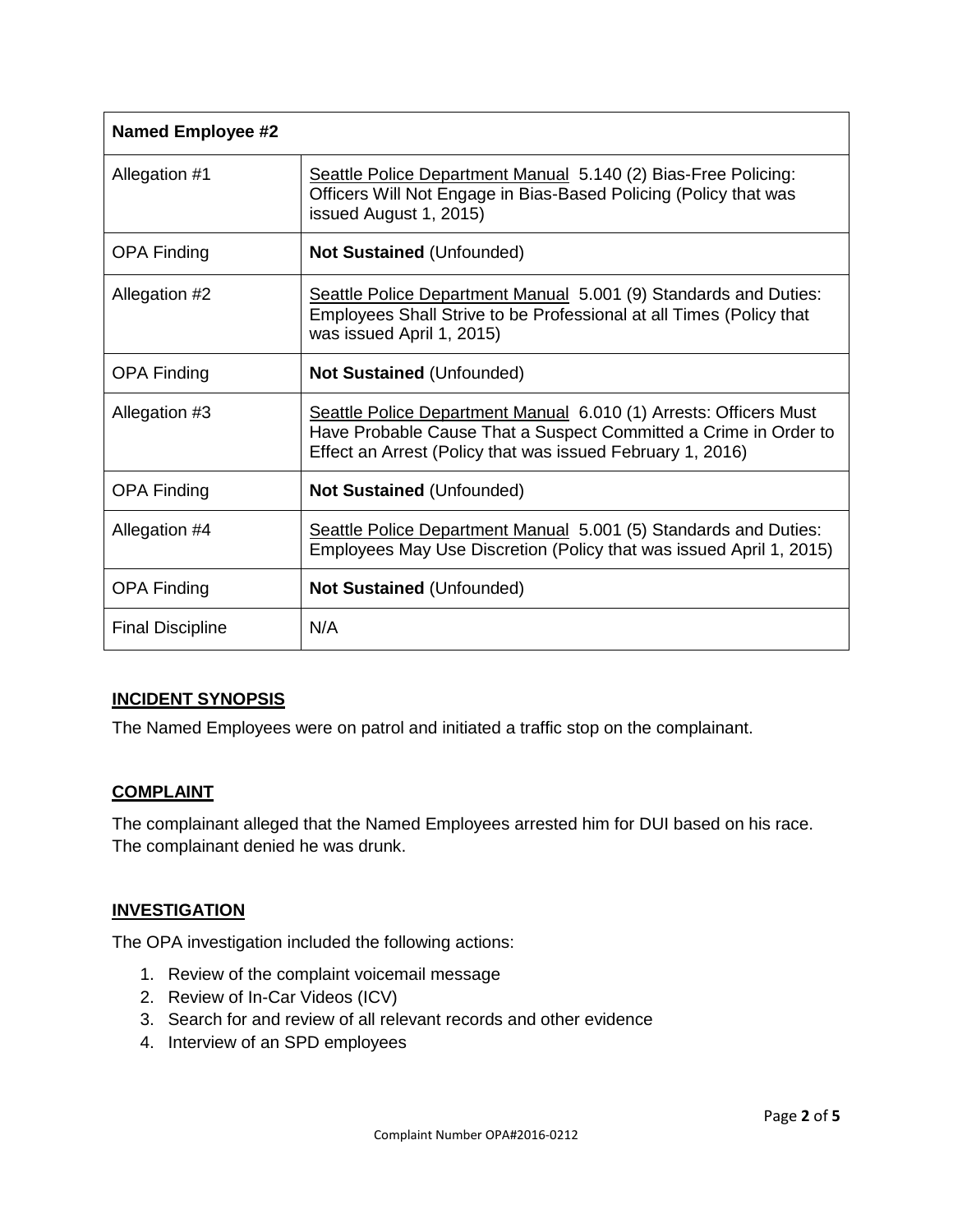## **ANALYSIS AND CONCLUSION**

The complainant alleged that Named Employee #1 and #2 only arrested him because he (the complainant) was black. The preponderance of the evidence from this investigation did not support this allegation. Named Employee #1 and #2's entire contact with the complainant was recorded on audio and video. Throughout the contact, Named Employee #1 and #2 were respectful and treated the complainant with dignity. The complainant's allegation of bias was first mentioned by the complainant after Named Employee #1 and #2's supervisor screened the arrest at the Precinct. When the supervisor interviewed the complainant about his reasons for believing the arrest was based on bias, the complainant did not reply directly to the questions. OPA attempted to contact the complainant in order to conduct a follow-up interview and get more information, but the complainant had moved and OPA letters were returned as undeliverable.

The complainant alleged that Named Employee #1 and #2 were rude to him during a traffic stop and subsequent DUI arrest. The preponderance of the evidence from this investigation showed Named Employee #1 and #2 were respectful and treated the complainant with dignity throughout the entire contact. No specific information regarding the nature of the alleged rudeness could be obtained from the complainant, who left no forwarding address.

The complainant alleged that Named Employee #1 and #2 lacked sufficient evidence for probable cause to arrest the complainant. The preponderance of the evidence from this investigation showed that Named Employee #1 was aware of or personally witnessed behavior by the complainant sufficient to form probable cause to believe the complainant had been impaired at the time Named Employee #1 observed the complainant operating a motor vehicle. The preponderance of the evidence from this investigation showed that Named Employee #2 was not the one who decided to arrest the complainant. That decision was made by Named Employee #1.

The complainant alleged that Named Employee #1 and #2 exercised poor judgment in deciding to place him under arrest for DUI, even though his blood alcohol content on the portable breath tester was less than the legal limit. Named Employee #1 was in possession of information and observations sufficient to form probable cause to arrest the complainant for DUI. Another officer might have weighed the evidence somewhat differently and concluded there was no probable cause for arrest. Either judgment would have been reasonable. Since state law requires police officers to take action on DUI violations that come to their attention, Named Employee #1 was obligated to make an arrest if he concluded the complainant had been operating a motor vehicle while impaired. As stated above, Named Employee #2 was not the one who decided to arrest the complainant. That decision was made by Named Employee #1.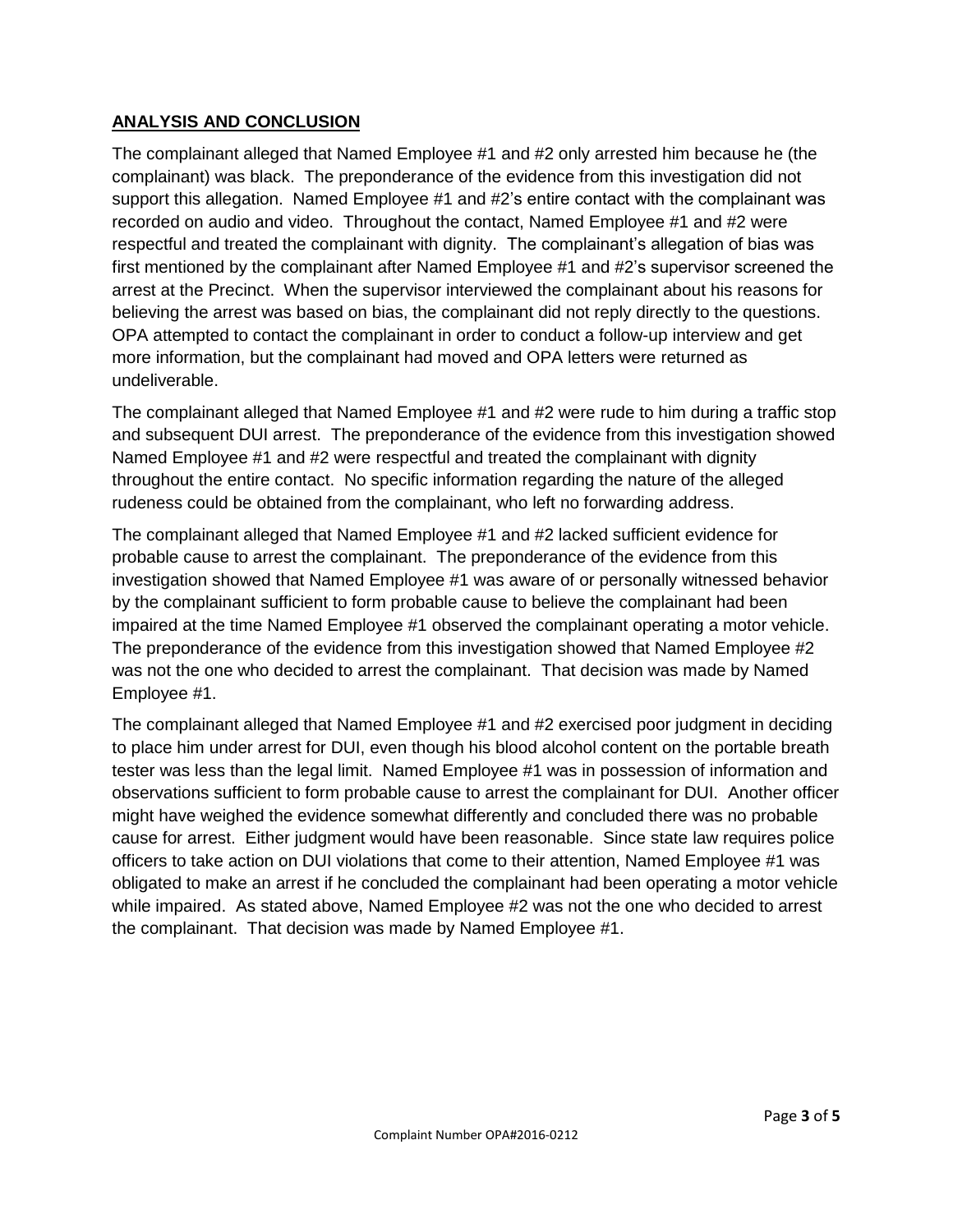## **FINDINGS**

#### **Named Employee #1**

#### Allegation #1

The preponderance of the evidence did not support this allegation. Therefore a finding of **Not Sustained** (Unfounded) was issued for *Bias-Free Policing: Officers Will Not Engage in Bias-Based Policing.*

#### Allegation #2

The preponderance of the evidence showed Named Employee #1 was respectful and treated the complainant with dignity throughout the entire contact. Therefore a finding of **Not Sustained** (Unfounded) was issued for *Standards and Duties: Employees Shall Strive to be Professional at all Times.*

#### Allegation #3

The preponderance of the evidence did not support this allegation. Therefore a finding of **Not Sustained** (Lawful and Proper) was issued for *Arrests: Officers Must Have Probable Cause That a Suspect Committed a Crime in Order to Effect an Arrest.*

#### Allegation #4

The preponderance of the evidence did not support this allegation. Therefore a finding of **Not Sustained** (Lawful and Proper) was issued for *Standards and Duties: Employees May Use Discretion.*

#### **Named Employee #2**

#### Allegation #1

The preponderance of the evidence did not support this allegation. Therefore a finding of **Not Sustained** (Unfounded) was issued for *Bias-Free Policing: Officers Will Not Engage in Bias-Based Policing.*

#### Allegation #2

The preponderance of the evidence showed Named Employee #2 was respectful and treated the complainant with dignity throughout the entire contact. Therefore a finding of **Not Sustained** (Unfounded) was issued for *Standards and Duties: Employees Shall Strive to be Professional at all Times.*

#### Allegation #3

The preponderance of the evidence showed Named Employee #2 was not the one who decided to arrest the complainant. Therefore a finding of **Not Sustained** (Unfounded) was issued for *Arrests: Officers Must Have Probable Cause That a Suspect Committed a Crime in Order to Effect an Arrest.*